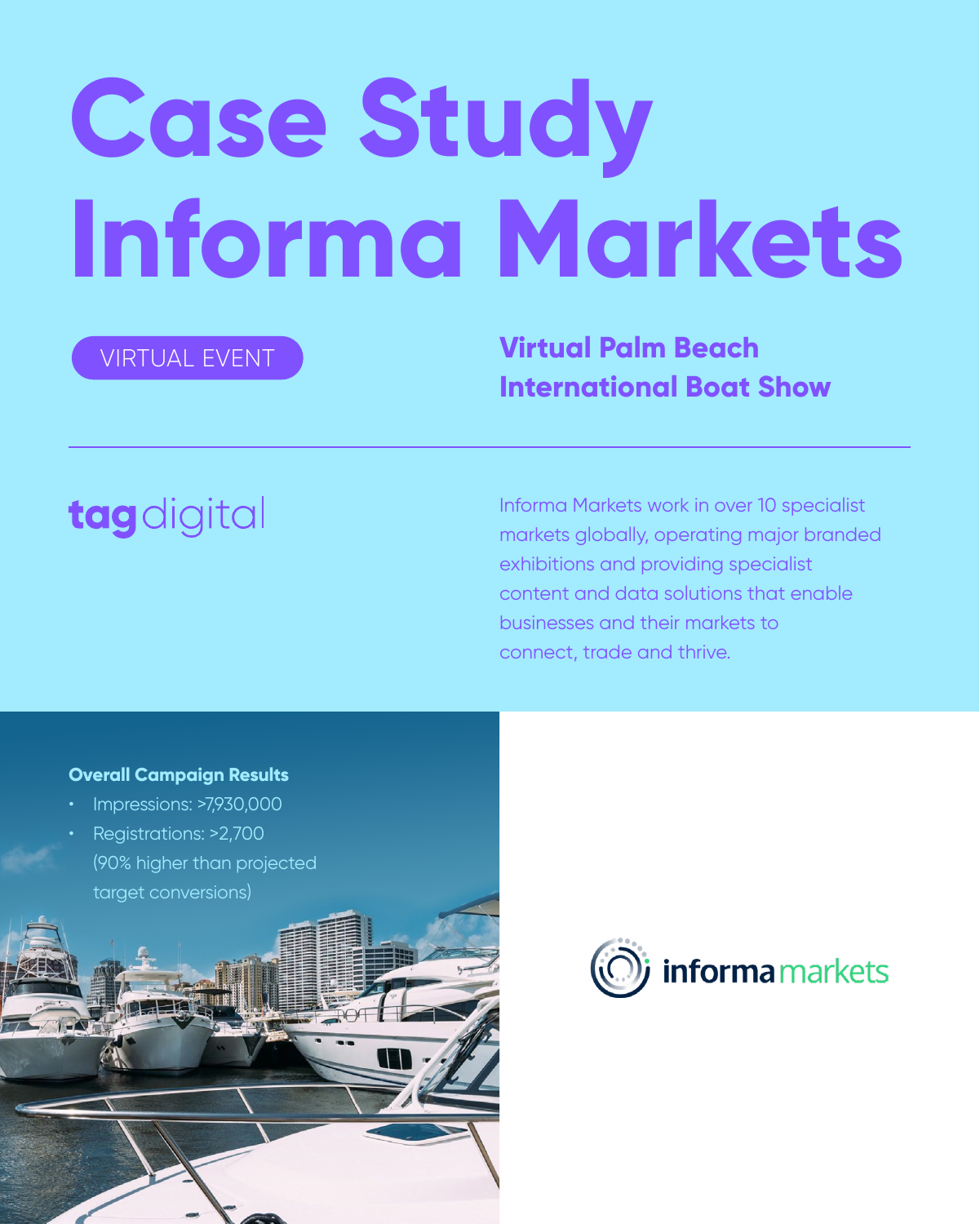The Palm Beach International Boat Show 2020 is run by Informa Markets and was the first ever virtual version of the event.

The Virtual Palm Beach International Boat Show is dedicated to connecting the community of passionate yachting and marine enthusiasts with almost 500 premier exhibitors.

#### Case Study **Informa Markets**

## tagdigital

- Created ads on Google, Facebook, Instagram and YouTube to drive conversions, focusing on visitor registrations as our main KPI to measure performance
- Conversions on Google for this campaign were 168% higher than the projected target set
- Targeted audiences were created to bring in very high quality users



• Significant research went into Bottom of the Funnel (BoF) keywords which resulted in over 400 conversions, with a strong click-through rate (CTR) and conversion rate

*Example Google Banner Ad*

## **The Campaign Objectives**

To generate visitor registrations

• To drive new data

## **The Approach**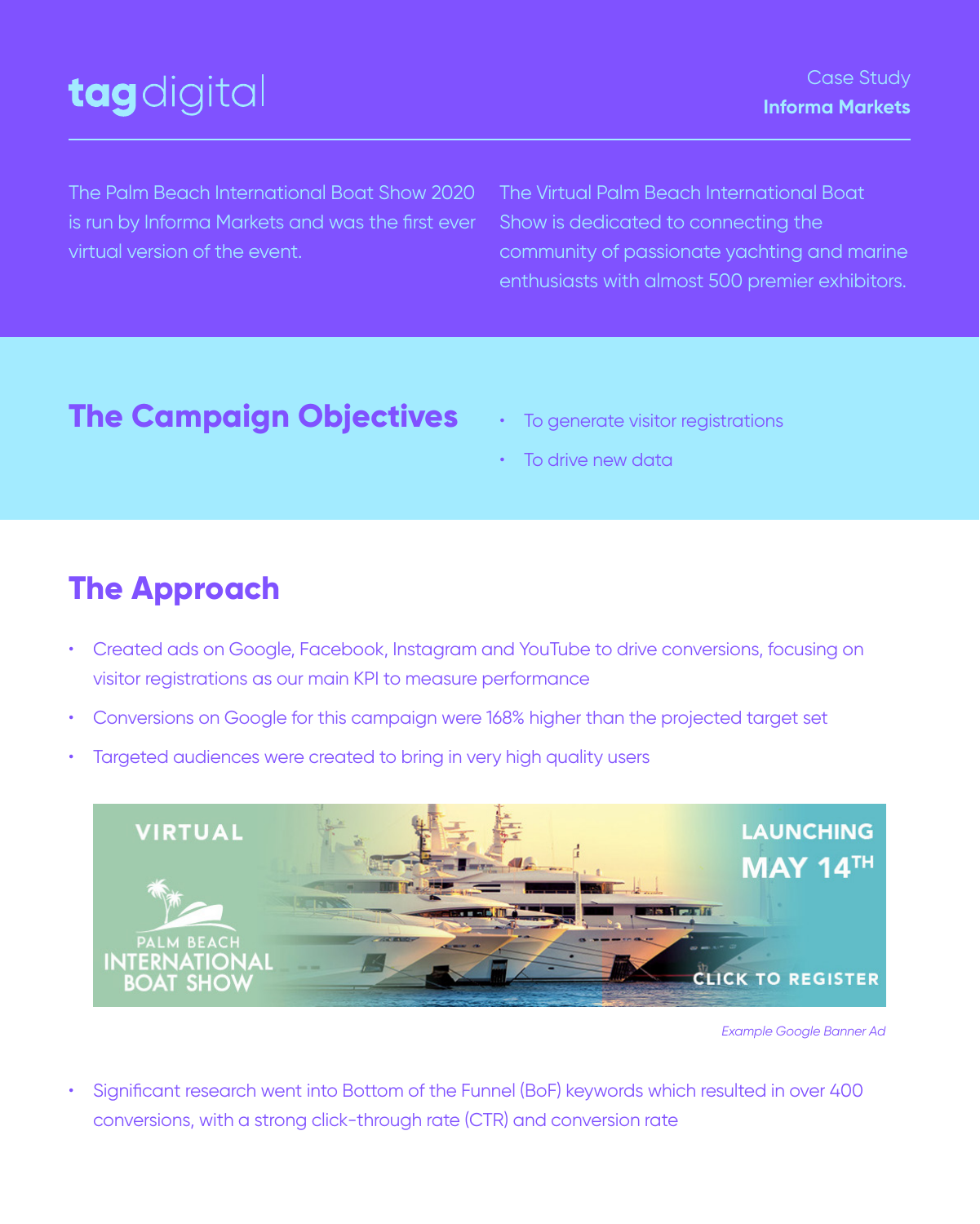



- Successfully generated conversions from new data, i.e. users that had never heard of the brand or visited the website before, through paid Search campaigns
- The Facebook campaigns were hugely successful for the event, with over 500 registrations overall
- Utilised video ad campaigns on Facebook, Instagram and YouTube

 $......$ 





 $\bullet\bullet\bullet$ 



Catch world debuts, over 800 yachts, boats & the biggest selection of marine gear from 436 exhibitors at Virtual Palm Beach ...see more



VIRTUALPBBOATSHOW.COM **Sign Up for Free Today!** Launches May 14

SIGN UP

- The majority of Facebook conversions were from the US, followed by Spain, Italy and the UAE
- Bottom of the Funnel remarketing campaigns were introduced across Facebook to re-engage with previous website visitors who viewed relevant event website pages but had yet to convert. The remarketing audiences performed the strongest, with low cost-per-registration
- Created lookalike audiences on web visitors and on users that had previously engaged with the Facebook page to drive new data
- Campaign performance was monitored and optimisations were made regularly to review key metrics including conversion rate (CR) and cost-per-acquisition (CPA).

*Facebook Video Ad*

*YouTube Ad*

*Facebook Image Ad*

Virtual Palm Beach International Boat Show features product demos and educational seminars led by the industries best.